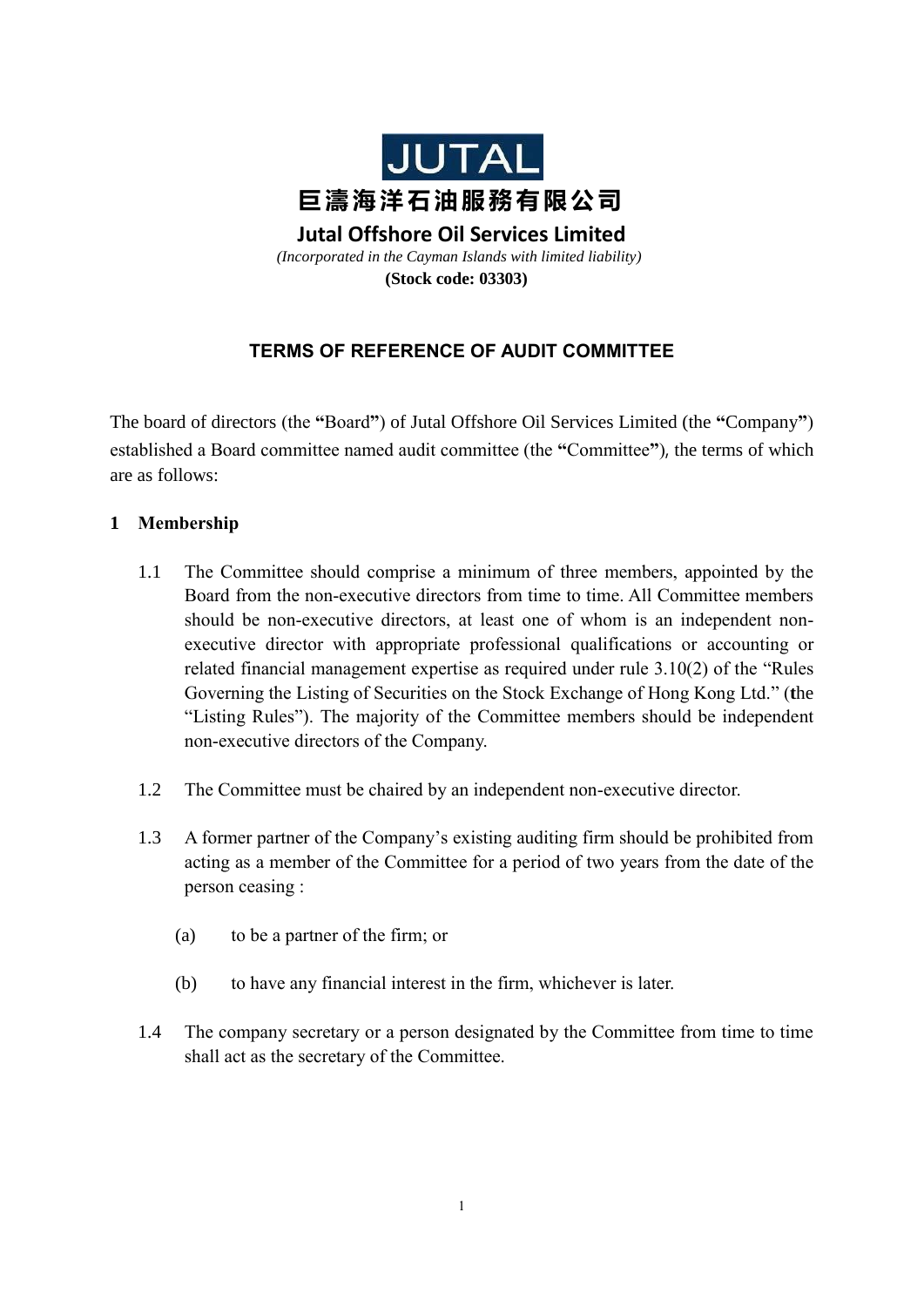### **2 Meeting and Proceeding of the Committee**

- 2.1 The Committee meeting should be held at least twice every year, and the Committee should meet with the Company's auditors at least twice a year. The external auditors may request a meeting if they consider that one is necessary.
- 2.2 The quorum of a Committee meeting shall be two members of the Committee.
- 2.3 All of the provisions relating to proceeding of the Board meeting in the Articles of Association of the Company are deemed to have been made necessary adjustments and be applicable to the Committee meeting.
- 2.4 The finance Director, the head of internal audit, and a representative of the external auditors shall normally attend meetings.

### **3 Powers**

- 3.1 The Committee has been granted the power to make investigation by the Board within its terms of reference. The Committee may collect required information from the staff of the Company and its subsidiaries (collectively the "Group"), ask them to attend the Committee meeting and respond to the enquiries. All employees are directed to co-operate with any request made by the Committee.
- 3.2 The Committee could seek legal and other independent professional advice and invite those with relevant experience and expertise to attend the Committee meeting where necessary.
- 3.3 The Committee should be provided with sufficient resources to perform its duties.
- 3.4 The Committee should review arrangements employees of the Company can use, in confidence, to raise concerns about possible improprieties in financial reporting, internal control or other matters. The Committee should ensure that proper arrangements are in place for fair and independent investigation of these matters and for appropriate follow-up action.
- 3.5 The Committee should act as the key representative body for overseeing the Company's relations with the external auditor.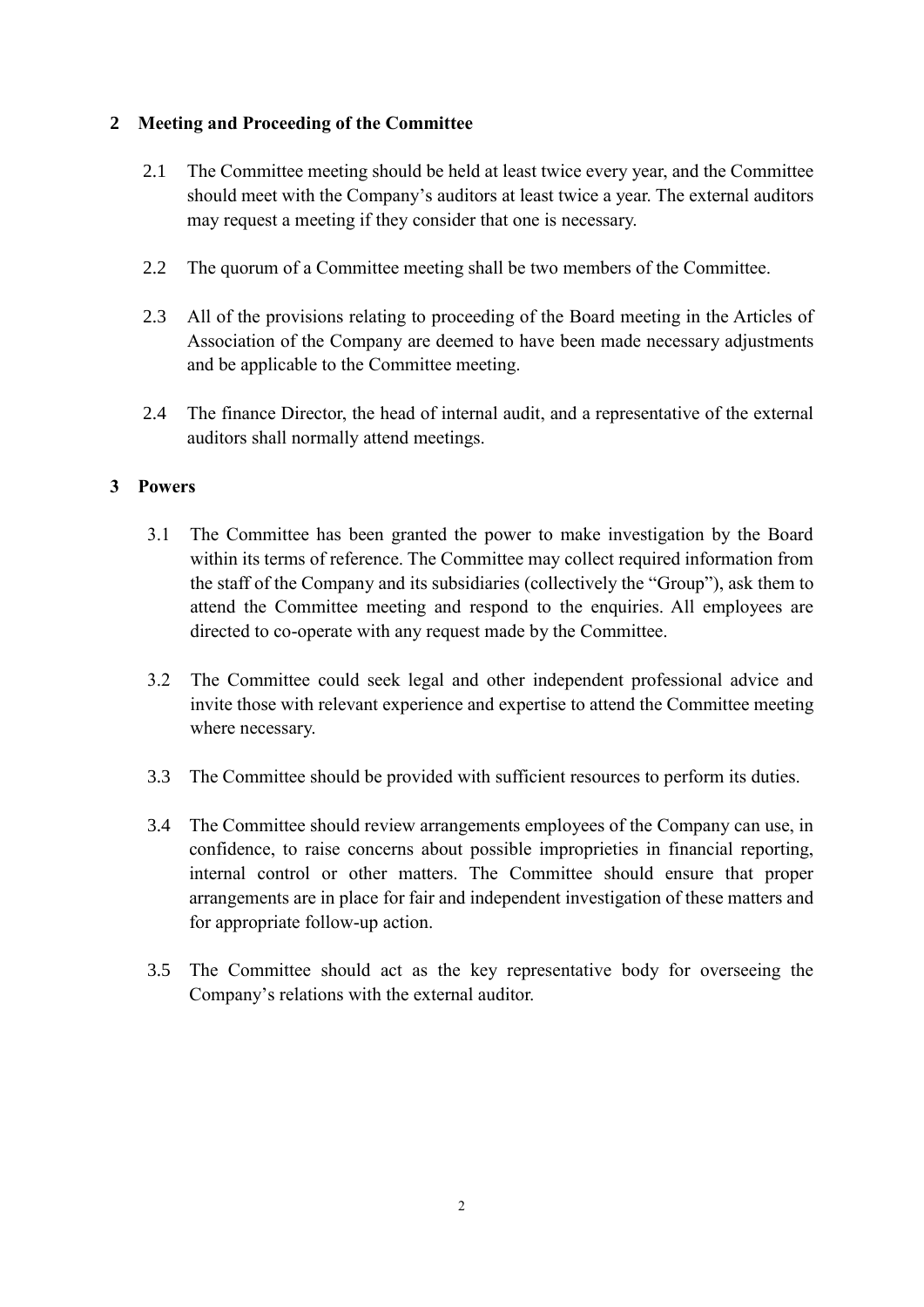## **4 Duties**

4.1 The duties of the Committee include but are not limited to the followings:

#### *Relationship with the Company's auditors*

- (a) to be primarily responsible for making recommendations to the Board on the appointment, reappointment and removal of the external auditor, and to approve the remuneration and terms of engagement of the external auditor, and any questions of its resignation or dismissal;
- (b) to review and monitor the external auditor's independence and objectivity and the effectiveness of the audit process in accordance with applicable standards. The Committee should discuss with the auditor the nature and scope of the audit and reporting obligations before the audit commence;
- (c) to develop and implement policy on engaging an external auditor to supply non-audit services. It is in general prohibited to engage the external auditor for non-audit services except for tax-related services. For this purpose, "external auditor" includes any entity that is under common control, ownership or management with the audit firm or any entity that a reasonable and informed third party knowing all relevant information would reasonably conclude to be part of the audit firm nationally or internationally. The Committee should report to the Board, indentifying and making recommendations on any matters where action or improvement is needed.

### *Review of the Company's financial information*

- (d) to monitor integrity of the Company's financial statements and annual report and accounts, half-year report and, if prepared for publication, quarterly reports, and to review significant financial reporting judgments contained in them. In reviewing these reports before submission to the Board, the Committee should focus particularly on:
	- (i) any changes in accounting policies and practices;
	- (ii) major judgmental areas;
	- (iii) significant adjustments resulting from audit;
	- (iv) the going concern assumptions and any qualifications;
	- (v) compliance with accounting standards; and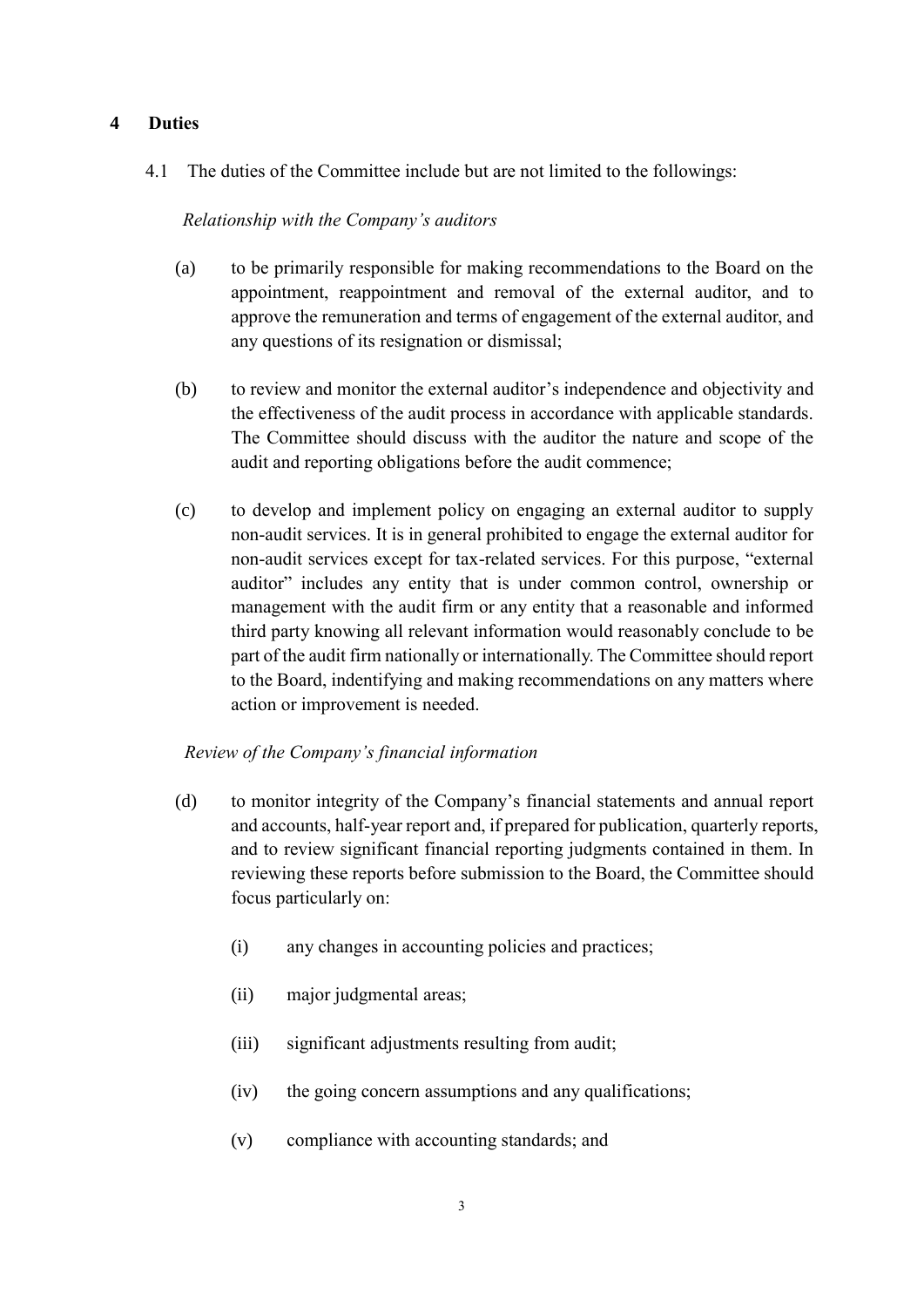- (vi) compliance with the Listing Rules and legal requirements in relation to financial reporting;
- (e) Regarding (d) above:
	- (i) members of the Committee should liaise with the Board and senior management and the Committee must meet at least twice a year, with the Company's auditors; and
	- (ii) the Committee should consider any significant or unusual items that are, or may need to be, reflected in the report and accounts, it should give due consideration to any matters that have been raised by the Company's staff responsible for the accounting and financial reporting function, compliance officer or auditors;

# *Oversight of the Company's financial reporting system, risk management and internal control systems*

- (f) to review the Company's financial controls, and unless expressly addressed by a separate Board risk committee, or by the Board itself, to review the issuer's risk management and internal control systems;
- (g) to discuss the risk management and internal control systems with management to ensure that management has performed its duty to have effective systems. This discussion should include the adequacy of resources, staff qualifications and experience, training programmes and budget of the Company's accounting and financial reporting function;
- (h) to consider major investigation findings on risk management and internal control matters as delegated by the Board or on its own initiative and management's response to these findings;
- (i) where an internal audit function exists, to ensure co-ordination between the internal and external auditors, and to ensure that the internal audit function is adequately resourced and has appropriate standing within the Company, and to review and monitor its effectiveness;
- (j) to review the Group's financial and accounting policies and practices;
- (k) to review the external auditor's management letter, any material queries raised by the auditor to management about accounting records, financial accounts or systems of control and management's response;